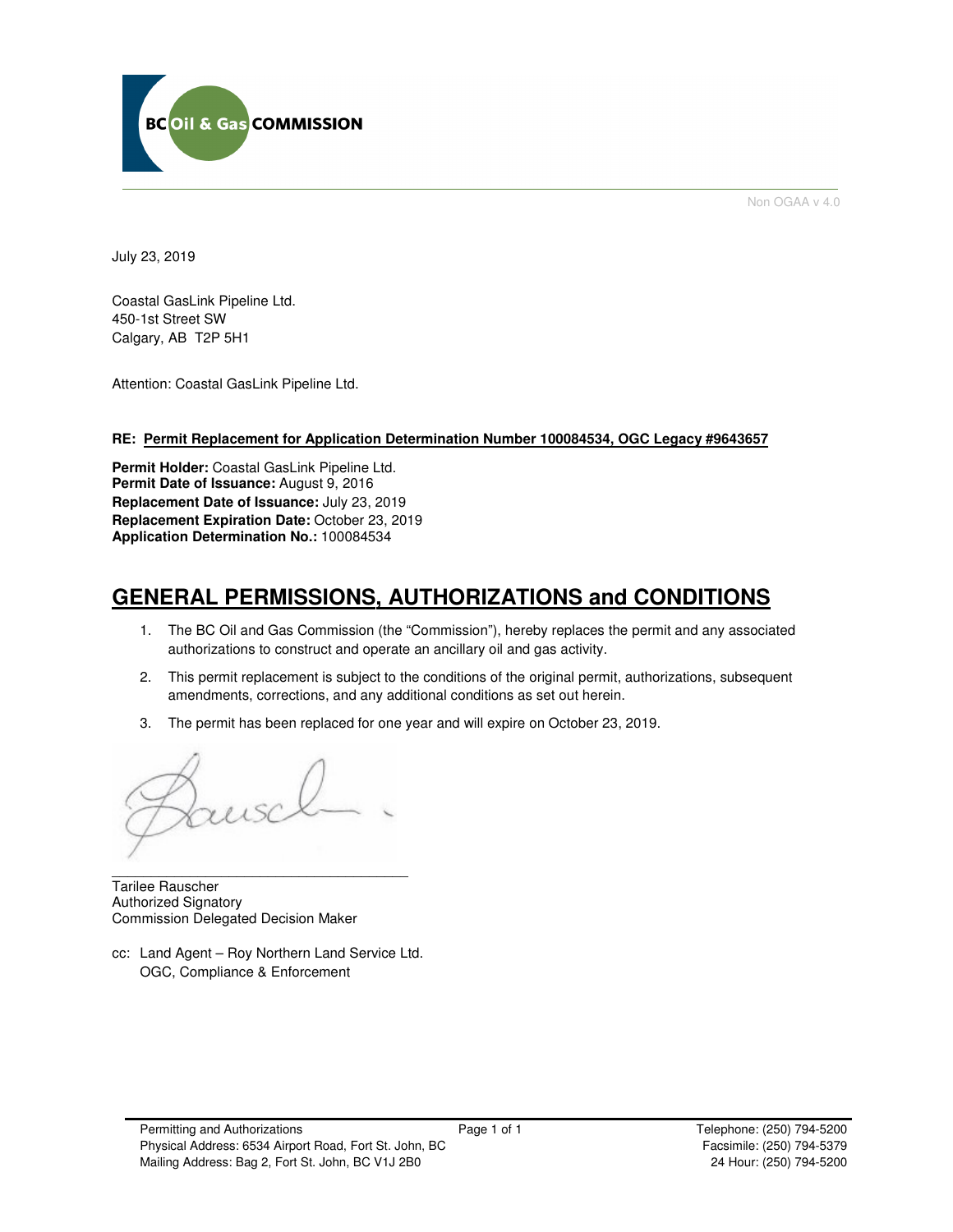

Non OGAA v 4.0

August 2, 2018

Coastal GasLink Pipeline Ltd. 450-1st Street SW Calgary, Alberta T2P 5H1

Attention: Coastal GasLink Pipeline Ltd.

## **RE: Permit Replacement for Application Determination Number 100084534, OGC Legacy #9643657**

**Permit Holder:** Coastal GasLink Pipeline Ltd. **Permit Date of Issuance:** August 9, 2016 **Replacement Date of Issuance:** August 2, 2018 **Replacement Expiration Date:** August 9, 2019 **Application Determination No.:** 100084534

## **GENERAL PERMISSIONS, AUTHORIZATIONS and CONDITIONS**

- 1. The BC Oil and Gas Commission (the "Commission"), hereby replaces the permit and any associated authorizations to construct and operate an ancillary oil and gas activity.
- 2. This permit replacement is subject to the conditions of the original permit, authorizations, subsequent amendments, corrections, and any additional conditions as set out herein.
- 3. The permit has been replaced for one year and will expire on August 9, 2019.

## **Petroleum and Natural Gas Act**

4. Pursuant to Section 138(1) of the Petroleum and Natural Gas Act, the permit holder is authorized to enter, occupy and use any unoccupied Crown land located within the operating area to carry out the associated oil and gas activity authorized under this permit.

## **CONDITIONS**

- 5. The rights granted by this authorization are subject to all subsisting grants to or rights of any person made or acquired under the *Coal Act, Forest Act, Land Act, Mineral Tenure Act, Petroleum and Natural Gas Act, Range Act, Water Sustainability Act* or *Wildlife Act*, or any extension or renewal of the same.
- 6. The Permit holder must not assign or sublicense this permit or permit any person to use or occupy the land, other than its employees, contractors, or representatives, without the Commission's written consent.
- 7. The Permit Holder must ensure that the area is maintained in a condition so as to minimize hazards, including but not limited to hazards associated with storage of materials and equipment.
- 8. The Permit Holder must ensure that the area is free of garbage, debris and unused equipment.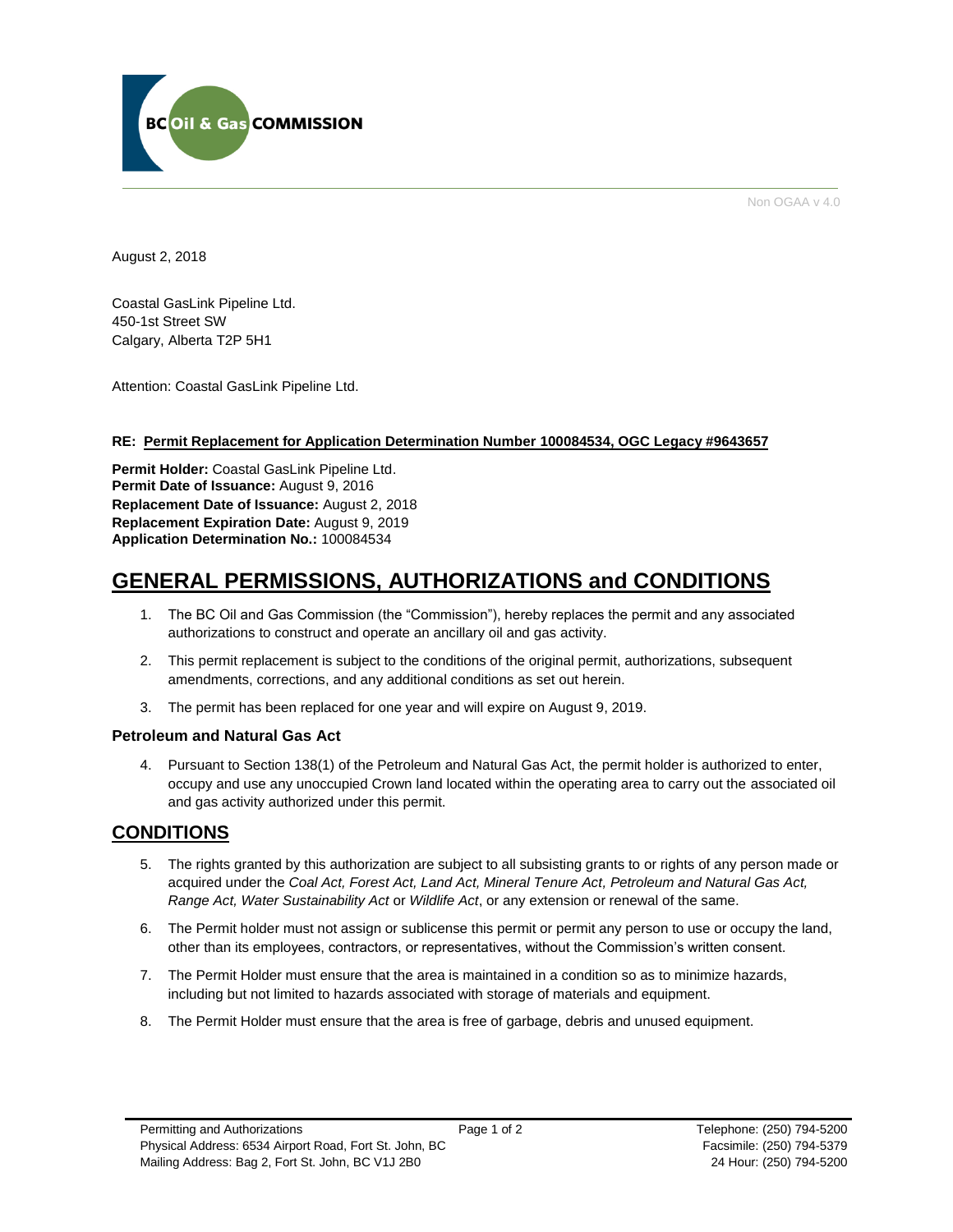Application Determination number: 100084534 Date Issued: August 2, 2018

\_\_\_\_\_\_\_\_\_\_\_\_\_\_\_\_\_\_\_\_\_\_\_\_\_\_\_\_\_\_\_\_\_\_\_\_\_\_

Jacqueline Bourke Authorized Signatory Commission Delegated Decision Maker

cc: Land Agent – Roy Northern Land Service Ltd. OGC, Compliance and enforcement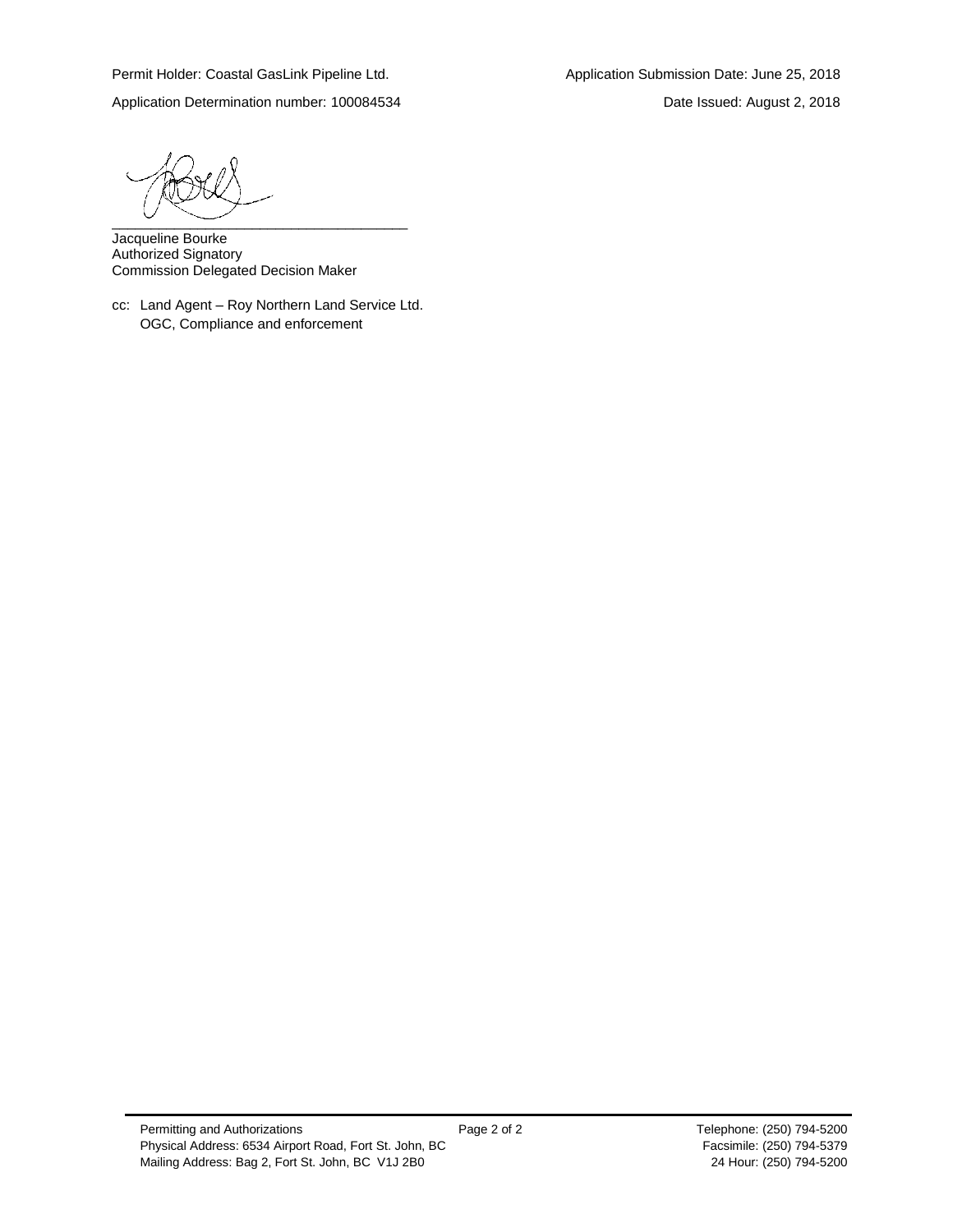

August 9, 2016

Coastal GasLink Pipeline Ltd. 450 - 1<sup>st</sup> Street SW Calgary, Alberta T2P 5H1;

Attention: Katherine Sheriff

## RE: Storage Permit within Units 43 & 44. Block E. 93-P-4

Date of Issuance: August 9, 2016 Commission No.: 9643657

## PERMISSIONS

## *Petroleum and Natural Gas Act*

- 1. Pursuant to section 138(1) of the *Petroleum and Natural Gas Act,* the permit holder is permitted to enter, occupy, and use any unoccupied Crown land located within the areas described in the attached construction plan, Document No: CGE4703-MSI-G-MP-489, revision 0, dated November 6, 2015 (the "construction plan"), by Midwest Surveys Land Surveying Ltd. as submitted to the Commission in the permit application dated December 3, 2015 to construct and operate a related activity for the purposes of carrying out oil and gas activities as defined in the *Oil and Gas Activities Act* (hereinafter referenced together as the "operating area"), subject to the conditions set out below.
	- (1) The permission to occupy and use Crown land expires two years from the date of issuance, unless the Commission has received notice of construction start, or this permit is otherwise extended, suspended, cancelled, surrendered or declared spent.
	- (2) The permission to occupy and use Crown land does not entitle the permit holder to exclusive possession of the operating area.
	- (3) The total disturbance within the operating area must not exceed 19.78 ha.

## AUTHORIZATIONS

#### *Forest Act*

- 2. Pursuant to section 47.4 of the *Forest Act,* the permit holder is authorized to remove Crown timber from the operating area under Cutting Permit No. 16 under Master Licence to Cut number M02340.
- 3. This Cutting Permit is deemed spent upon the submission of the post-construction plan or upon either the cancellation or the expiry of the activities authorized by this permit.

#### Wafer *Sustainability Act*

4. Pursuant to section 11 of the *Water Sustainability Act,* the permit holder is authorized to make changes in and about streams, as shown on the construction plan for construction and maintenance activities, unless otherwise restricted by this authorization.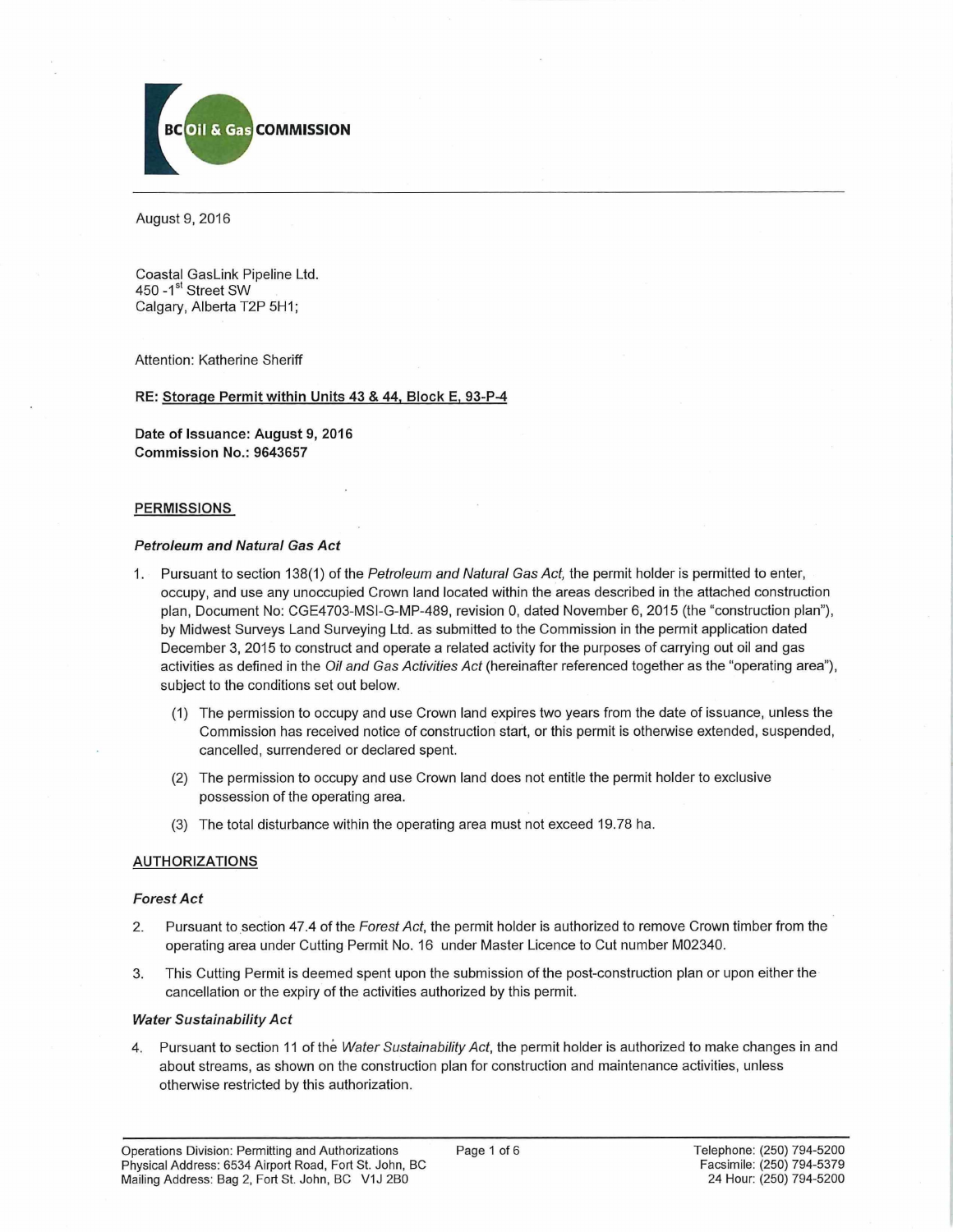## **CONDITIONS**

### **Notification:**

- 5. A notice of construction start must be submitted to the Commission a minimum of 48 hours prior to the commencement of activities under this permit. Notification must be sent via [OGC.ExternalNotifications@bcogc.ca](mailto:OGC.ExternalNotifications@bcogc.ca).
- 6. Within 60 days of the completion of construction activities under this permit, the permit holder must submit to the Commission a post-construction plan as a shapefile and PDF plan accurately identifying the location of the total area actually disturbed under this permit. The shapefile and plan must be submitted via eSubmission.
- 7. The permit holder must notify the Saulteau First Nations Lands Department office five (5) working days prior to commencement. Notification will be sent to Fernie Garbitt at [fgarbitt@saulteau.com](mailto:fgarbitt@saulteau.com).

## **General:**

- 8. The rights granted by this permit in relation to unoccupied Crown land are subject to all subsisting grants to or rights of any person made or acquired under the *Coal Act, Forest Act, Land Act, Mineral Tenure Act, Petroleum and Natural Gas Act, Range Act, Water Sustainability Act* or *Wildlife Act,* or any extension or renewal of the same.
- 9. The permit holder must not assign, sublicense or transfer this permit or permit any person to use or occupy Crown land, other than its employees, contractors, or representatives, without the Commission's written consent.
- 10. The permit holder must ensure that any Crown land within the operating area is maintained in a condition so as to minimize hazards, including but not limited to hazards associated with storage of materials and equipment.
- 11. The permit holder must ensure that any Crown land within the operating area is free of garbage, debris and unused equipment.

## **Environmental:**

- 12. The permit holder must ensure that no deleterious material is deposited into a stream, wetland or lake.
- 13. This permit does not authorize infilling of any stream, wetland or lake.
- 14. The operating area must not be located within the Riparian Management Area of a wetland
- 15. Except to facilitate a crossing, the operating area must not be located within the Riparian Reserve Zone of a stream.
- 16. Following completion of the construction activities authorized under this authorization the permit holder must, as soon as practicable,
	- (1) decompact any soils compacted by the activity;
	- (2) if natural surface drainage pattern was altered by the carrying out of the activity, the permit holder must restore, to the extent practicable, to the drainage pattern and its condition before the alteration; and
	- (3) ensure re-vegetation of any exposed soil on the operating area including, where necessary, using seed or vegetative propagules of an ecologically suitable species that
		- (a) promote the restoration of the wildlife habitat that existed on the operating area before the oil and gas activity was begun, and
		- (b) stabilize the soil if it is highly susceptible to erosion.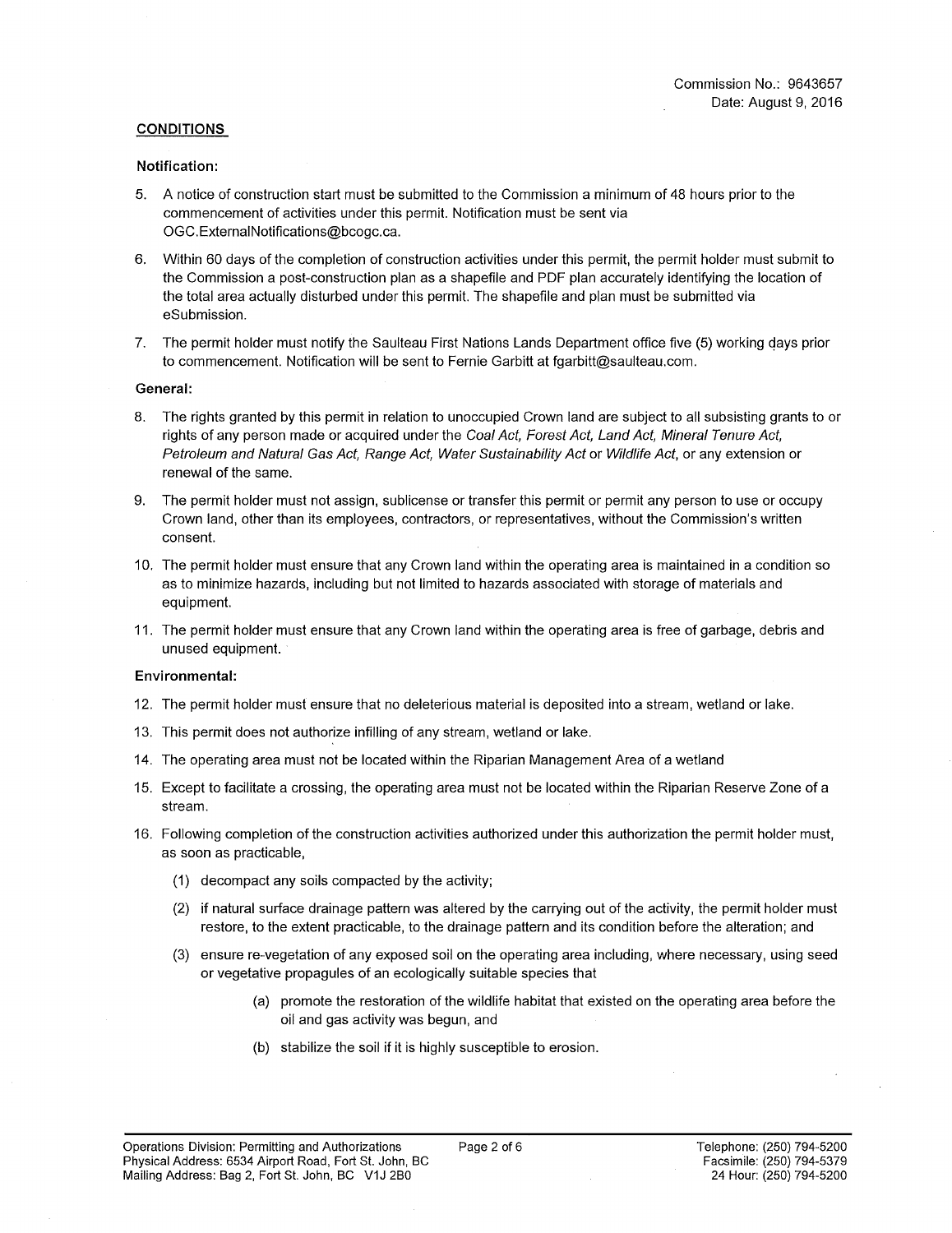17. Following completion of the activities permitted under this permit, any surface soils removed from the operating area must be redistributed so that the soil structure is restored, to the extent practicable, to its condition before the activity was begun.

## **Clearing:**

- 18. All harvested Crown timber must be marked with Timber Mark Number MTB 700.
- 19. Cutting Permit No. 16 does not grant the permit holder the exclusive right to harvest Crown timber from the operating area. Authority to harvest some or all of the timber may be granted to other persons. The permit holder's right to harvest timber applies to any timber found on the operating area at the time they undertake harvesting activities.
- 20. Stumpage for Cutting Permit No. 16 will be calculated in accordance with the Interior Appraisal Manual as amended from time to time.
- 21. The Interior merchantability specifications and monetary waste billing requirements in the Provincial Logging Residue and Waste Measurement Procedures Manual that are in effect upon issuance of this authorization apply to any waste assessments required under Master License to Cut M02340.
- 22. The holder of Cutting Permit No. 16 must pay to the government, stumpage and any waste billing determined in accordance with the terms of this authorization.
- 23. The permit holder is authorized to fell any trees located on Crown land within 1.5 tree lengths of the operating area that are considered to be a safety hazard according to *Workers Compensation Act* regulations and must be felled in order to eliminate the hazard. Trees or portions of these trees that can be accessed from the operating area without causing damage to standing timber may be harvested.

## **Watercourse Crossings or Works:**

- 24. Stream crossings must be constructed in accordance with the methods and any mitigations, as specified in the application.
- 25. In-stream activities within a fish bearing stream must occur:
	- during the applicable reduced risk work windows as specified in the during the applicable reduced risk work windows as specified in the Peace Region Selected Terrestrial and Aquatic Wildlife Least-Risk Windows;
	- b. in accordance with alternative timing and associated mitigation recommended by a qualified professional and accepted by the Commission; or
	- c. in accordance with an authorization or letter of advice from Fisheries and Oceans Canada that is provided to the Commission.
- 26. Equipment used for activities under this permit must not be situated in a stream channel unless it is dry or frozen to the bottom at the time of the activity.
- 27. Stream crossings must be constructed, maintained and deactivated according to the following requirements, as applicable:
	- (1) Only bridges, culverts, ice bridges or snow fills may be constructed at stream crossings;
	- (2) The permit holder must ensure that permanent bridges are designed and fabricated in compliance with:
		- (a) the Canadian Standards Association Canadian Bridge Design Code, CAN/CSA-S6; and
		- (b) soil property standards, as they apply to bridge piers and abutments; set out in the Canadian Foundation of Engineering Manual.
	- (3) Except with leave of the Commission, the permit holder must ensure that:
		- (a) culverts are designed and fabricated in compliance with the applicable: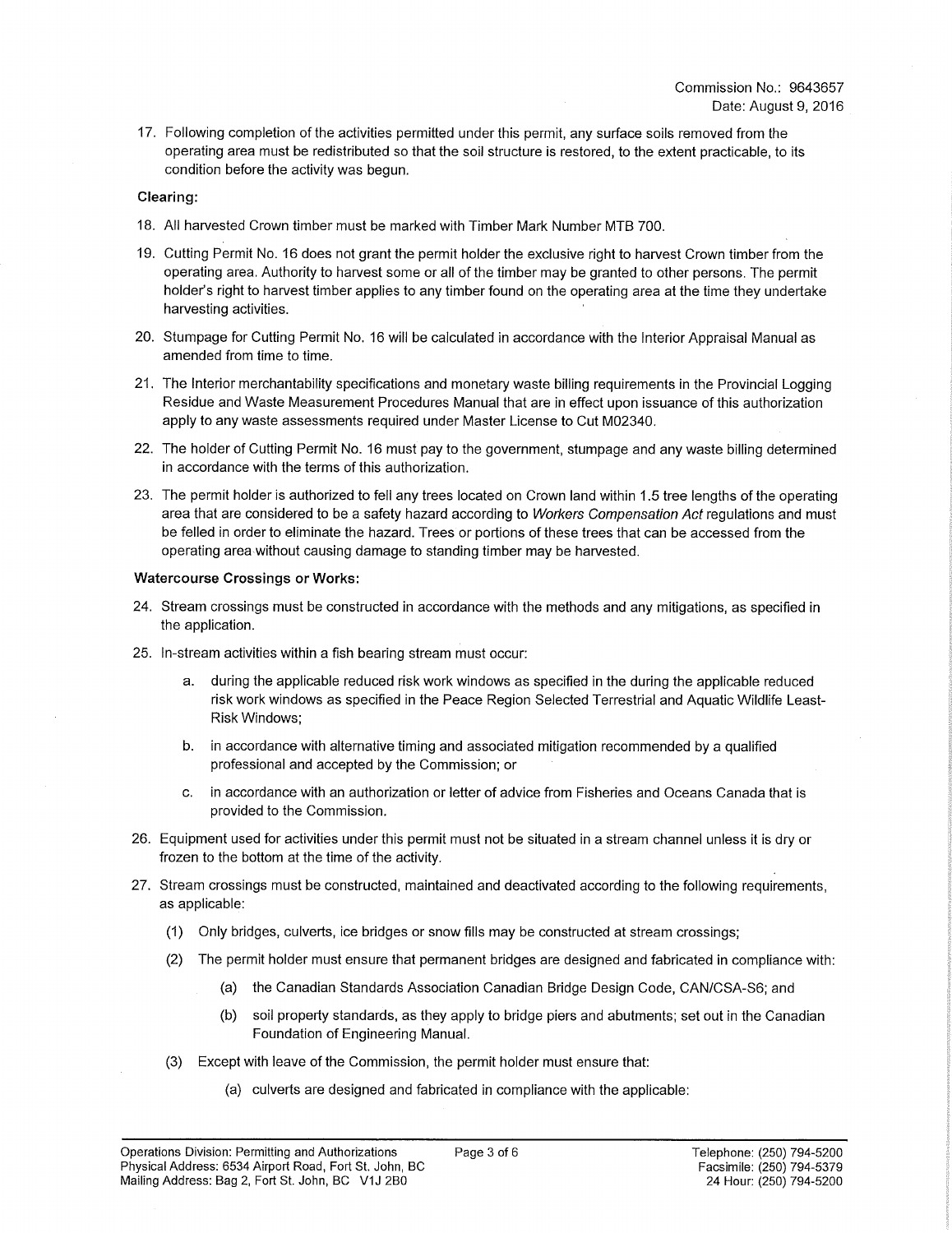- (i) Canadian Standards Association CSA G401,Corrugated Steel Pipe Products; or
- (ii) Canadian Standards Association Standard CSA B1800, Section B182.2, Plastic Nonpressure Pipe Compendium; or
- (b) Any pipe installed in lieu of a culvert is of at least equivalent standard and strength as any culvert as specified above.
- (4) Except with leave of the Commission, the permit holder must ensure that bridges or culverts meet the criteria set out in (a), (b) or (c) below:
	- (a) the bridge or culvert is designed to pass the highest peak flow of the stream that can reasonably be expected within the return periods set out in column 2 the table below for the period the permit holder anticipates the structure will remain on site, as set out in column 1 of the table below:

| Column 1                                                                                       | Column <sub>2</sub> |
|------------------------------------------------------------------------------------------------|---------------------|
| Anticipated period crossing structure will remain on site                                      | Peak flow period    |
| Bridge or culvert, 3 years or less                                                             | 10 years            |
| Bridge other than a bridge within a community watershed, more<br>than 3 years but less than 15 | 50 years            |
| Bridge within a community watershed, more than 3 years                                         | 100 years           |
| Bridge, 15 years or more                                                                       | 100 years           |
| Culvert, more than 3 years                                                                     | 100 years           |

- (b) The bridge, or any component of the bridge:
	- is designed to pass expected flows during the period the bridge is anticipated to remain on the site;
	- (ii) is constructed, installed and used only in a period of low flow; and
	- (iii) is removed before any period of high flow begins.
- (b) The culvert:
	- (i) is a temporary installation, and the permit holder does not expect to subsequently install a replacement culvert at that location;
	- (ii) is not installed in a stream, when the stream contains fish;
	- (iii) is sufficient to pass flows that occur during the period the culvert remains on the site;
	- (iv) is installed during a period of low flow; and
	- (v) is removed before any period of high flow begins.
- (5) Snow fills must consist of clean snow and may only be located on streams that are dry or frozen to the bottom during the period of construction, maintenance and use. Where periodic thaws are anticipated, the permit holder must ensure measures are in place that allow meltwater to pass through, ensure movement offish is not impeded, and prevent pooling on the upstream side of the snow fill. Snow fill and any installed culverts must be removed prior to spring snow melt;
- (6) Ice bridges on fish bearing streams may only be constructed where sufficient water depth and stream flows prevent the bridge structure from coming in contact with the stream bottom;
- (7) Water applied to construct an ice bridge on a water body must be sourced in accordance with the *Water Sustainability Act* unless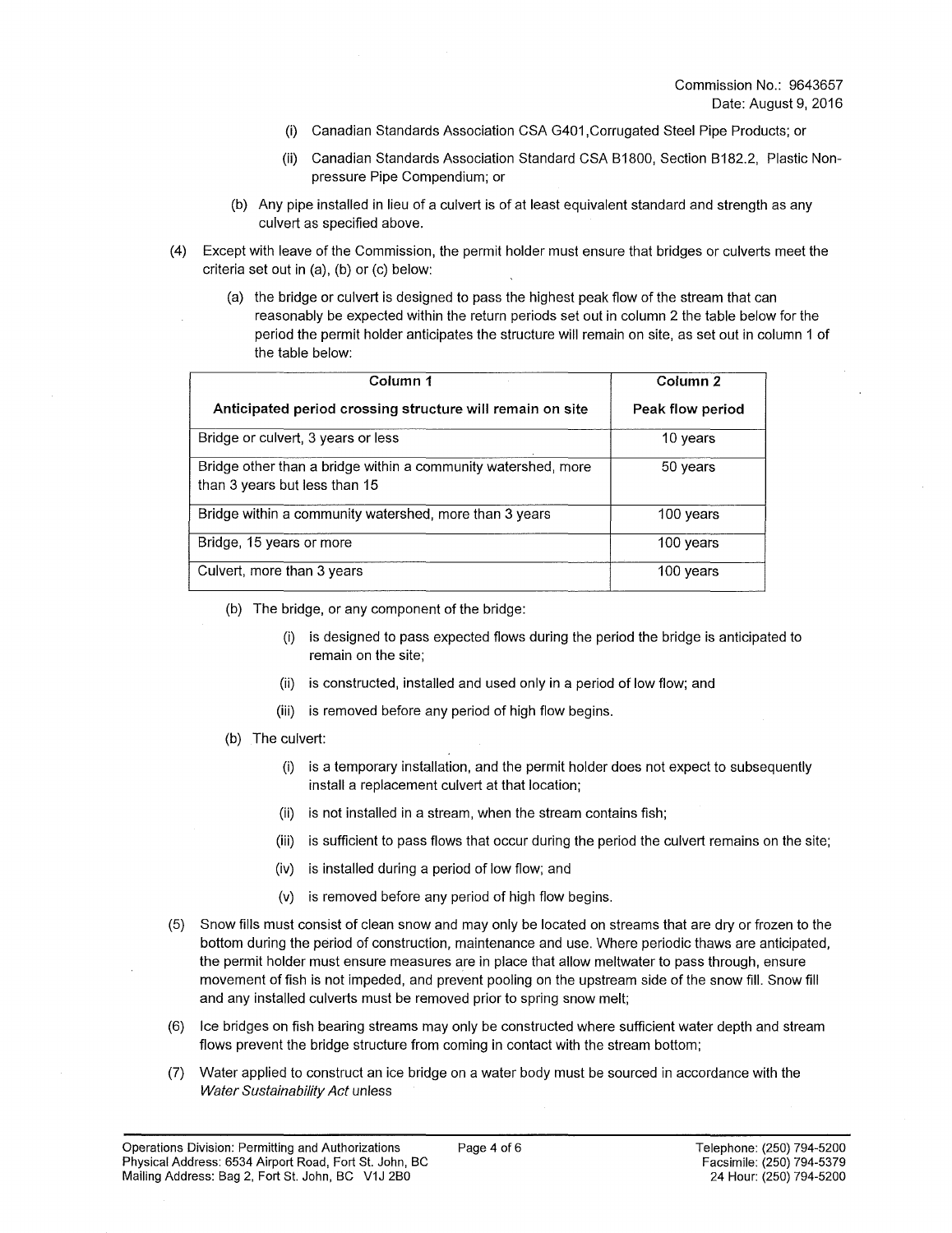- (a) the water body is a stream with a stream channel width of at least 5 meters and is not designated as a sensitive stream under the *Fish Protection Act,* or has a riparian class of W1, W3, or L1;
- (b) the water is sourced from the same water body proximal to the location on which the ice bridge is constructed;
- (c) the water body is not within the boundaries of a public park;
- (d) pump intakes do not disturb beds of streams or wetlands and are screened with a maximum mesh size and approach velocity in accordance with the Fisheries and Oceans Canada Freshwater Intake End-of-Pipe Fish Screen Guideline, and
	- (i) where the water body is a stream, the flow of water in the stream at the time and location of pumping exceeds 60 litres per second and the instantaneous pumping rate does not exceed 1% of the water flowing in the water body at the time and location the pumping occurs, or
	- (ii) where the water body is a lake or pond, the cumulative volume of water withdrawn does not exceed 10 cm of lake or pond depth, calculated as the product of lake or pond surface area x 10 cm;
- (e) records of water withdrawal and corresponding streamflow measurements are maintained by the permit holder and provided to the Commission upon request.
- (8) Bridge or culvert abutments, footings and associated scour protection must be located outside the natural stream channel and must not constrict the channel width.

## **Archaeology:**

- 28. Archaeology site GgRI-3 must be avoided by construction crews. The archaeology site must be flagged in the field with No Work Zone ribbon by a permitted archaeologist prior to the commencement of construction activities.
- 29. An AIA report must be submitted to the Commission as soon as practicable.
- 30. If artifacts, features, materials or things protected under section 13(2) of the Heritage Conservation Act are identified the permit holder must, unless the permit holder holds a permit under section 12 of the Heritage Conservation Act issued by the Commission in respect of that artifact, feature, material or thing:
	- a. immediately cease all work in the vicinity of the artifacts, features, materials or things;
	- b. immediately notify the Commission and the Archaeology Branch of the Ministry of Forests, Lands and Natural Resource Operations
	- c. refrain from resuming work in the vicinity of the artifacts, features, materials or things except in accordance with an appropriate mitigation plan that has been prepared in accordance with the Heritage Conservation Act and approved by the Archaeology Branch of the Ministry of Forests, Lands and Natural Resource Operations.

## **ADVISORY GUIDANCE**

- 1. Appropriate tenure will be issued upon acceptance of the post-construction plan. Submission of the original application and submission of the post-construction plan is considered an application for all subsequent applicable *Land Act* tenures. Upon the Commission's acceptance of the post-construction plan no further applications for replacement tenure are required.
- 2. Unless a condition or its context suggests otherwise, terms used in this authorization have the same meaning as the Environmental Protection and Management Regulation under the *Oil and Gas Activities Act,*

The attached plan(s) forms an integral part of this permit.